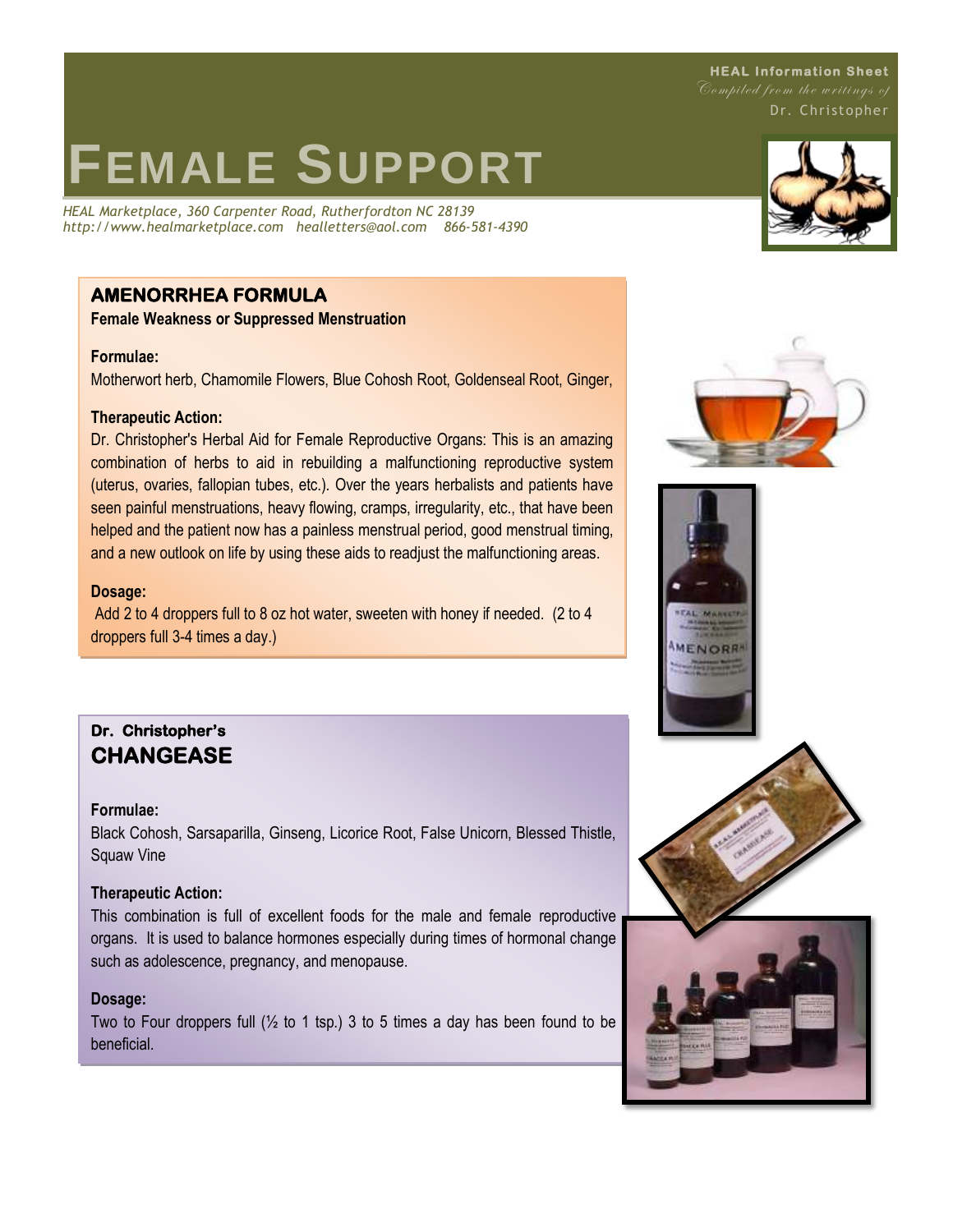# **Excessive Menstruation Formula**

## **Formulae:**

Raspberry Leaves, Prickly Ash, Blue Cohosh, Wild Yam, Cinnamon

## **Therapeutic Action:**

This formula has helped in balancing female hormones that cause excessive menstruation, I have found these herbs will effectively slow down the flow during my cycle or it can be taken before to prevent the problem all together. This used in conjunction with the Female Formula will assist in balancing hormones that cause excessive bleeding.

### **Dosage:**

It has been found beneficial to begin using 2 to 4 droppers full 3 to 4 times a day beginning 7 to 10 days before the menstrual cycle begins, and continuing through the cycle if necessary. As with any herbal remedy you will need to find the best dose for your body. This is just a guideline you may need to use more or less depending on your personal situation.

# **Nu-Fem**

## **Formulae:**

Blessed Thistle, Cayenne, Cramp Bark, False Unicorn Root, Ginger Root, Golden Seal Root , Red Raspberry Leaves, Squaw Vine Herb, Uva-Ursi Leaves.

This is an amazing combination of herbs to aid in rebuilding a malfunctioning reproductive system (uterus, ovaries, fallopian tubes, etc.). Over the years herbalists and patients have seen painful menstruations, heavy flowing, cramps, irregularity, etc., that have been helped and the patient now has a painless menstrual period, good menstrual timing, and a new outlook on life by using these aids to readjust the malfunctioning areas.

**Recommended dosage** is ½- 1 tsp. herbal extract in cup distilled water morning and evening or three times a day if desired, six days a week for as long as required to get results desired.

We have seen many severe cases who have had many years of suffering cleared up in ninety to 120 days. Some get relief sooner, some take longer--no two cases are alike. This is a food to rebuild the malfunctioning organs.

# **Vaginal Bolus**

## **Formulae:**

Squaw Vine Herbs, Slippery Elm Bark, Yellow Dock Root, Comfrey Root, Marshmallow Root, Chickweed Herb, Golden Seal Root, Mullein Leaves